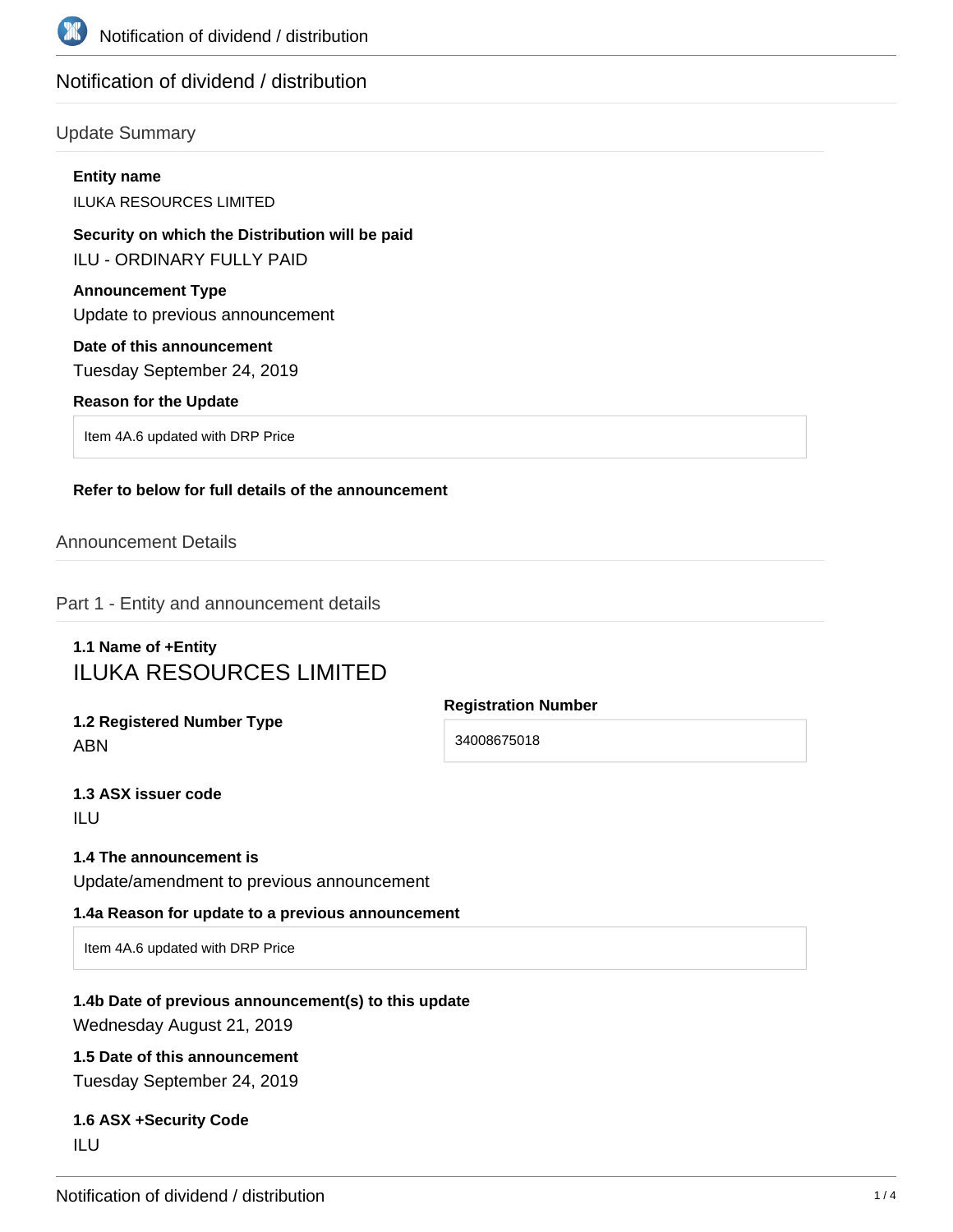# **ASX +Security Description** ORDINARY FULLY PAID

Part 2A - All dividends/distributions basic details

**2A.1 Type of dividend/distribution Ordinary** 

**2A.2 The Dividend/distribution:**

relates to a period of six months

### **2A.3 The dividend/distribution relates to the financial reporting or payment period ending ended/ending (date)**

Sunday June 30, 2019

**2A.4 +Record Date** Thursday September 5, 2019

**2A.5 Ex Date** Wednesday September 4, 2019

**2A.6 Payment Date** Wednesday October 2, 2019

**2A.7 Are any of the below approvals required for the dividend/distribution before business day 0 of the timetable?**

- **•** Security holder approval
- **Court approval**
- **Lodgement of court order with +ASIC**
- **ACCC approval**
- **FIRB approval**
- **Another approval/condition external to the entity required before business day 0 of the timetable for the dividend/distribution.**

No

**2A.8 Currency in which the dividend/distribution is made ("primary currency")**

AUD - Australian Dollar

**2A.9 Total dividend/distribution payment amount per +security (in primary currency) for all dividends/distributions notified in this form** AUD 0.05000000

**2A.10 Does the entity have arrangements relating to the currency in which the dividend/distribution is paid to securityholders that it wishes to disclose to the market?** No

**2A.11 Does the entity have a securities plan for dividends/distributions on this +security?**

We have a Dividend/Distribution Reinvestment Plan (DRP)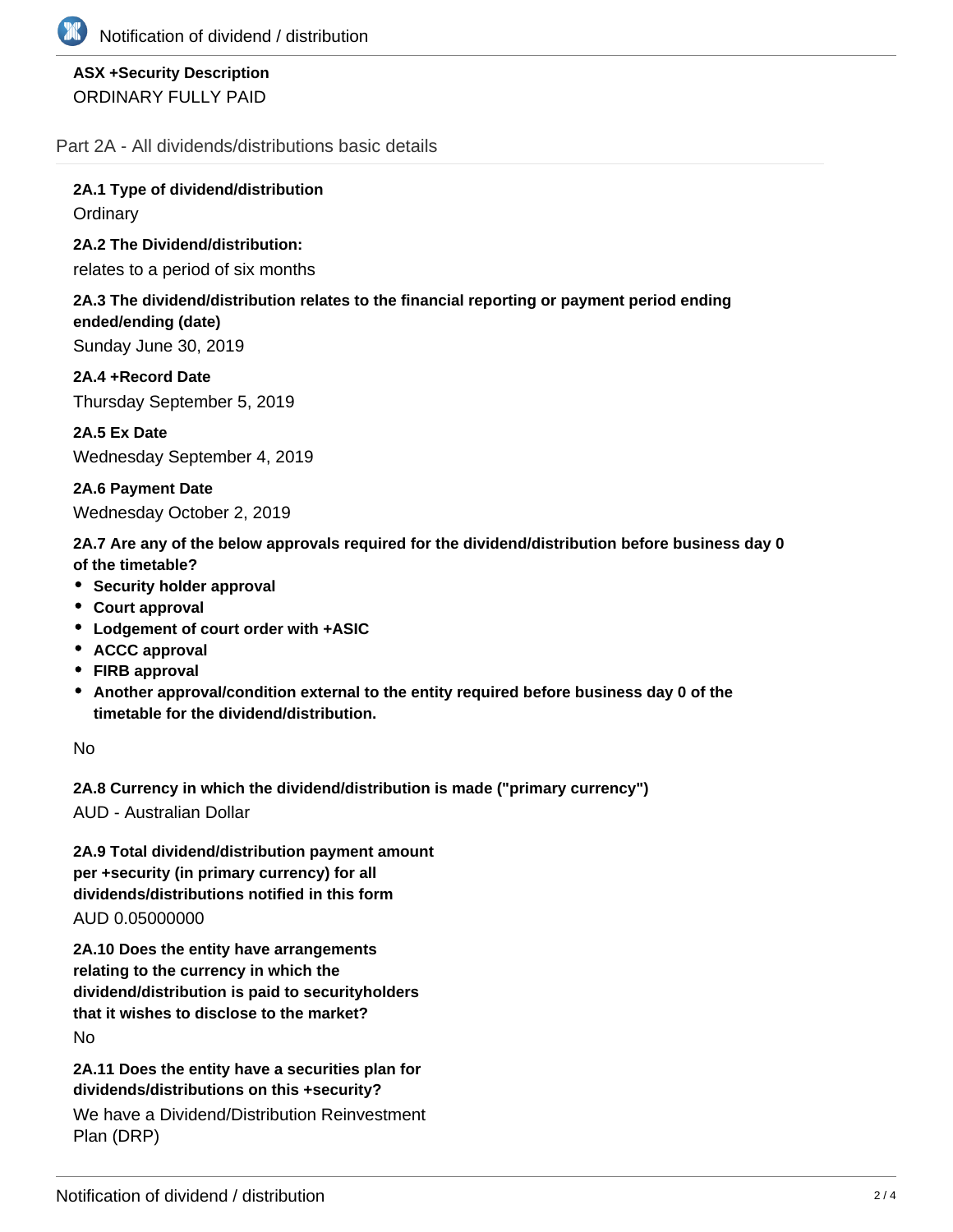| 2A.11a If the +entity has a DRP, is the DRP<br>applicable to this dividend/distribution?<br>Yes<br>2A.12 Does the +entity have tax component<br>information apart from franking?<br>No | 2A.11a(i) DRP Status in respect of this<br>dividend/distribution<br><b>Full DRP</b>  |
|----------------------------------------------------------------------------------------------------------------------------------------------------------------------------------------|--------------------------------------------------------------------------------------|
| Part 3A - Ordinary dividend/distribution                                                                                                                                               |                                                                                      |
| 3A.1 Is the ordinary dividend/distribution<br>estimated at this time?<br><b>No</b>                                                                                                     | 3A.1a Ordinary dividend/distribution estimated<br>amount per +security<br><b>AUD</b> |
| 3A.1b Ordinary Dividend/distribution amount per<br>security<br>AUD 0.05000000                                                                                                          |                                                                                      |
| 3A.2 Is the ordinary dividend/distribution<br>franked?<br>Yes                                                                                                                          | 3A.2a Is the ordinary dividend/distribution fully<br>franked?<br>Yes                 |
| 3A.3 Percentage of ordinary<br>dividend/distribution that is franked<br>100.0000 %                                                                                                     | 3A.3a Applicable corporate tax rate for franking<br>credit (%)<br>30.0000 %          |
| 3A.4 Ordinary dividend/distribution franked<br>amount per +security<br>AUD 0.05000000                                                                                                  | 3A.5 Percentage amount of dividend which is<br>unfranked<br>0.0000%                  |
| 3A.6 Ordinary dividend/distribution unfranked<br>amount per +security excluding conduit foreign<br>income amount<br>AUD 0.00000000                                                     |                                                                                      |
| 3A.7 Ordinary dividend/distribution conduit<br>foreign income amount per security<br>AUD 0.00000000                                                                                    |                                                                                      |
| Part 4A - +Dividend reinvestment plan (DRP)                                                                                                                                            |                                                                                      |
| 4A.1 What is the default option if +security holders do not indicate whether they want to<br>participate in the DRP?<br>Do not participate in DRP (i.e. cash payment)                  |                                                                                      |
| 4A.2 Last date and time for lodgement of<br>election notices to share registry under DRP<br>Friday September 6, 2019 17:00:00                                                          | 4A.3 DRP discount rate<br>0.0000%                                                    |
| 4A.4 Period of calculation of reinvestment price                                                                                                                                       |                                                                                      |
| <b>Start Date</b><br>Tuesday September 10, 2019                                                                                                                                        | <b>End Date</b><br>Monday September 23, 2019                                         |